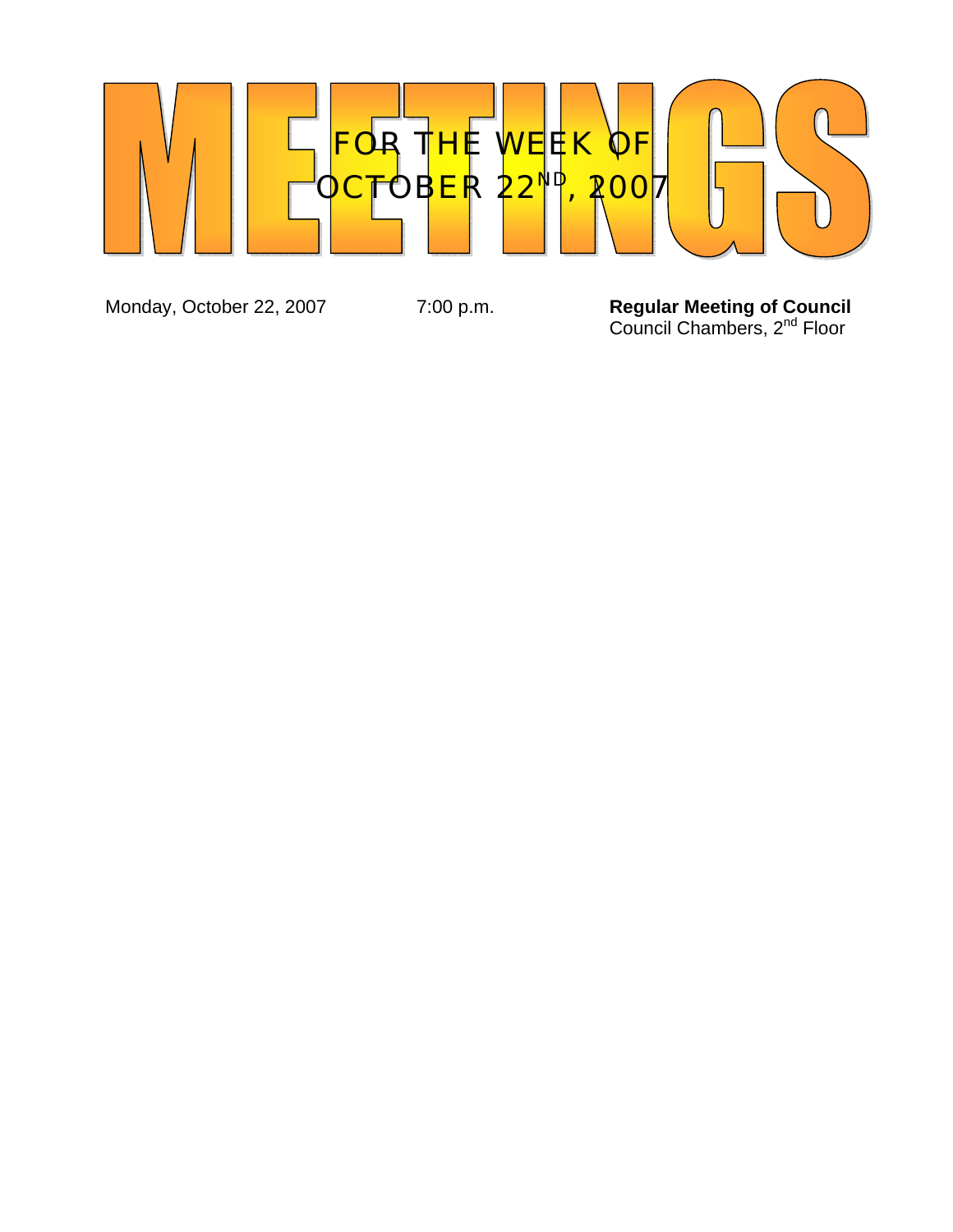# **THE CORPORATION OF THE CITY OF NORTH BAY REGULAR MEETING OF COUNCIL HELD MONDAY, OCTOBER 22ND, 2007**

# **PUBLIC PRESENTATIONS:**

Lise Moynan & Kim Alvisi re Hallowe'en for Hunger

- Mayor Fedeli re "Lifeline Every Minutes is a Lifetime" Project
- Thomas Jones re Update on North Bay Symphony
	-
- Chris Hotson **Reading Chris Hotson** reading Stone Manor Drive Subdivision

#### **PUBLIC MEETING MINUTES:**

Tuesday, October 9, 2007

# **CLOSED MEETING MINUTES (available for Council viewing in the Clerk's Office):**

Tuesday, October 9, 2007

# **COMMITTEE REPORTS:**

None

#### **CORRESPONDENCE:**

- 1. Rezoning application by Joseph Sinicrope Law Office on behalf of Adrien & Noella Lefebvre - 140/144 Burrows Street (D14/2007/JSINI/140-144B).
- 2. Rezoning application by Mitchell Architects Inc. on behalf of Ron Girard 478 Second Avenue (D14/2007/GIRAR/SECOND).
- 3. Report from C.M. Conrad dated October 20, 2007 re Policies for hiring of employees and students (L11/2007/BL130/GENERAL) (A09/2007/POLCY/HIRING).
- 4. Report from M.B. Burke dated October 10, 2007 re Computer Use Policy (A09/2007/POLCY/COMPUTER).
- 5. Rezoning application by Bob & Noella Boissonneault 154 Milani Road (D14/2007/ BOISS/154MILAN).
- 6. Letter from Stantec Consulting Ltd. dated October 3, 2007 and report from A. Korell dated October 11, 2007 re Noise By-Law exemption (E05/2007/NOISE/GENERAL) (T05/2006/TESR/HWY11&17).
- 7. Report from J. Manning/B.A. Rogers dated October 3, 2007 re Tender 2007-89, Supply of snow haul dump trucks (F18/2007/TENDE/GENERAL).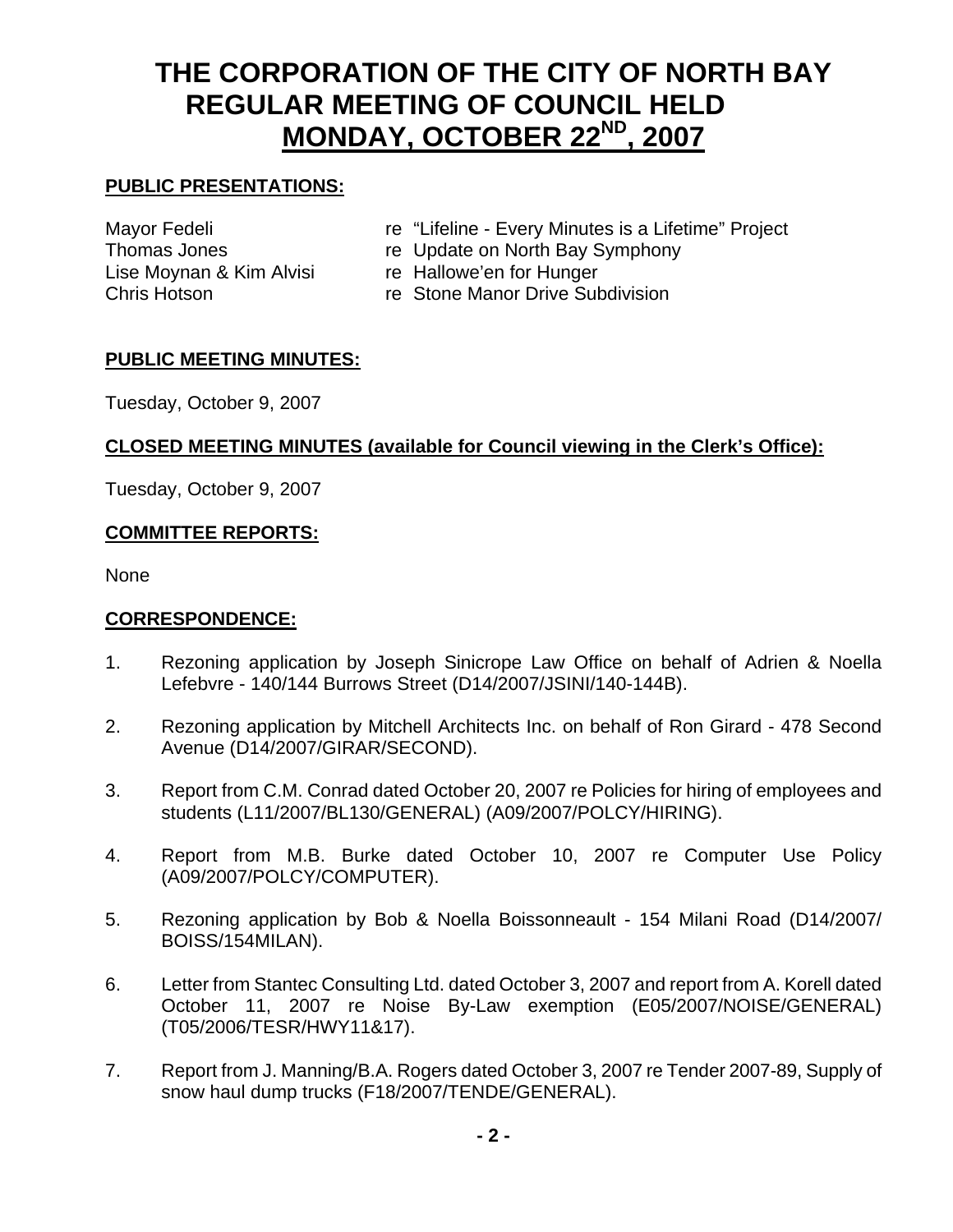- 8. Report from J. Manning/B.A. Rogers/P. Bullock dated October 12, 2007 re RFP 2007-85, Environmental Services for former CP Rail Lands and the North Bay Waterfront (E05/2007/CRA/CPRLNBW).
- 9. Report from T.G. Ringler dated October 15, 2007 re McIntosh Engineering additional parking request (L04/2006/LEASE/MACENG).
- 10. Accounts for September 2007 (F14/2007/EOIR/GENERAL).
- 11. Accounts for Royal Bank for September 2007 (F14/2007/EOIR/GENERAL).
- 12. Report from I.G. Kilgour dated October 15, 2007 re Final Approval Kenwood Hills, Phase IV, Stone Manor Drive (D12/2005/PETRI/AIRPORTR).
- 13. Report from J. Houston dated October 17, 2007 re 2009 World Junior Hockey Championship, Pre-Competition Camp Bid Proposal (R00/2007/PARKS/GENERAL).
- 14. Report from B.A. Rogers/A. Lang dated October 17, 2007 re 2007 Debenture issue (F08/2007/DEBEN/GENERAL).
- 15. Letter from S.W. Madill Forestry Limited dated September 27, 2007 and report from M.B. Burke dated October 12, 2007 re South Otter Lake Access Road (T06/2007/ROADS/GENERAL).

#### **BY-LAWS FOR CONSIDERATION:**

#### **Community Services - First, Second and Third readings:**

By-Law No. 2007-213 to execute a Subdivision Agreement with 899430 Ontario Inc., Linda Petrie and Caisse Populaire North Bay Limitee relating to Kenwood Hills, Phase IV, Stone Manor Drive.

#### **Engineering & Works - First, Second and Third readings:**

By-Law No. 2007-214 to execute an Agreement with KMK Consultants Limited relating to Site Inspection Services for the Fisher Street Reconstruction - Phase 3.

#### **MOTIONS:**

**IN-CAMERA CORRESPONDENCE:**

**MOTION FOR RECONSIDERATION:**

**QUESTIONS & ENQUIRIES:**

**GIVING NOTICE:**

**ADJOURNMENT:**